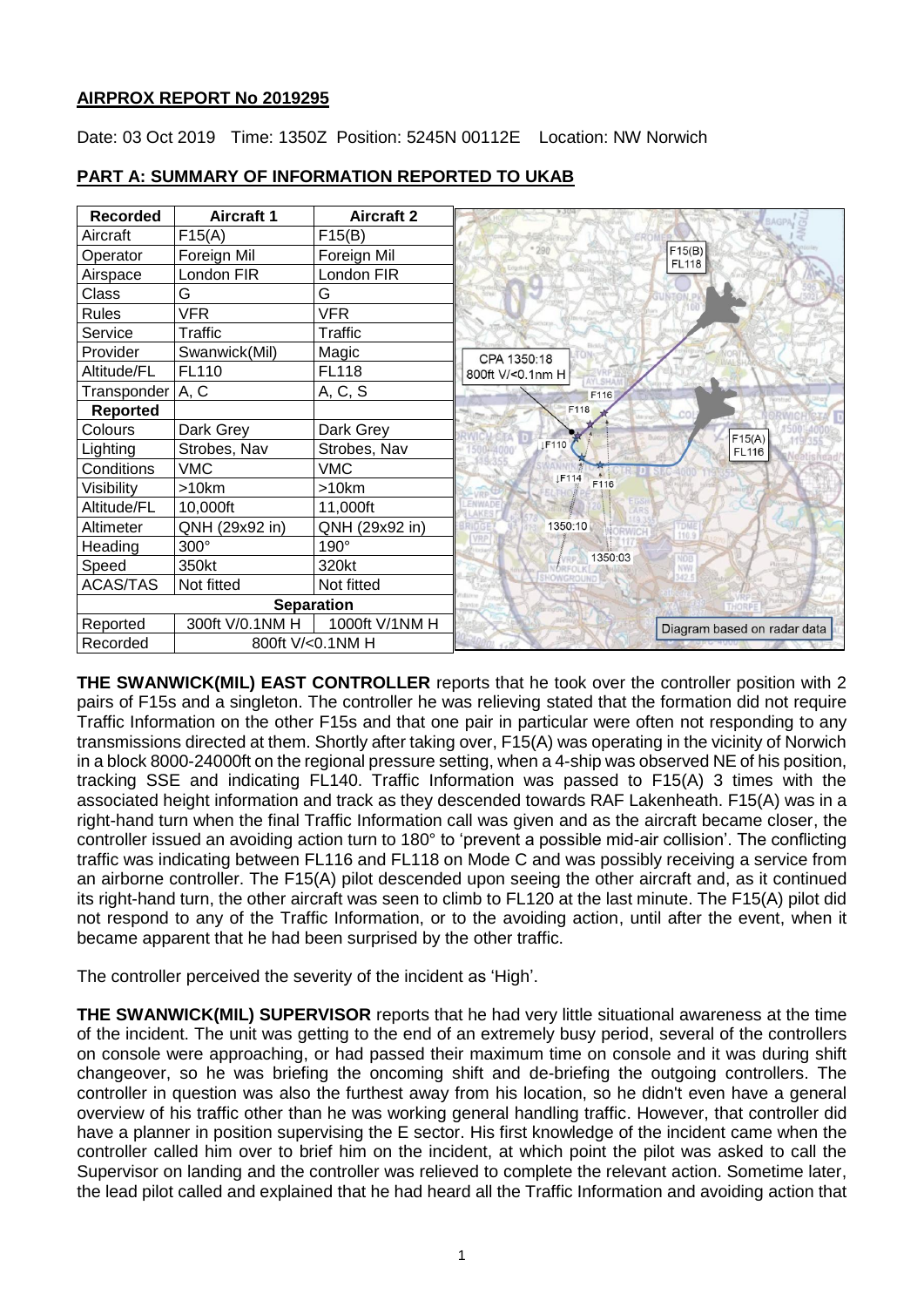had been issued, but his wingman appeared to have lost situational awareness and not received the calls.

**THE F15(A) PILOT** reports that he had been executing training in East Anglia as part of a pair and with other F15s. On the return to base, he received Traffic Information from Swanwick(Mil) on 4 occasions, culminating in avoiding action at 1350:15. The WSO was visual with the 4-ship of F15s at 3NM away, in the descent pointing towards RAF Lakenheath, but the pilot did not communicate to the controller that deconfliction was met.

The pilot assessed the risk of collision as 'Low'.

**THE F15(B) PILOT** reports that he was part of a formation of 4 F15s, all co-altitude at FL120. They were all on the E3 controller's frequency while RTB and had planned to vertically deconflict with the formation that F15(A) was a part of. The formation had situational awareness on the F15 pair, received Traffic Information from the controller and subsequently became visual at 3NM. F15(A) was not showing on the data link but they could see it was remaining predictable following the 'close-air-support wheel'. However, as they approached, they saw F15(A) appear to climb, followed by an aggressive manoeuvre to de-conflict from the 4-ship.

The pilot assessed the risk of collision as 'Low'.

**THE E3 CONTROLLER** reports that he was the check-in controller on the E3 for a USAF exercise that was conducted in the EG D323 complex. The incident took place during the recovery phase; he was responsible for the ingress and egress of all aircraft in the exercise to Lakenheath and Mildenhall, with or without assistance from Swanwick(Mil) (depending on the workload of both units). His duties also included the AAR portion of the mission; he also had 2 tankers in 'cell'. All air systems were under a Traffic Service and he had aircraft routing through the EAMTA from the west and east due to their geographical positions at the point of recovery. The AAR on towline 8 (it was unexpectedly active and wasn't in the USAF mission brief) also had a number of non-exercise aircraft that he had to deal with periodically; this was a big drain on capacity and one of them had been the F15(A) formation. Furthermore, one of his duties was also to inform Swanwick(Mil) about what the E3 controllers would be controlling. He did this prior to the execution; the intent to recover them all himself from EG D323 back to Lakenheath was also passed. He was also the main conduit between Swanwick(Mil) and the controlling team throughout the session, so was balancing this with his controlling responsibilities.

During the recovery phase he had noticed what he believed to be fast-jet aircraft conducting general handling in the EAMTA, so he did have situational awareness on F15(A), although he was unaware of who they were at the time due to workload. His belief at the time, from previous discussions with Swanwick(Mil), was that they were busy (they later said they were at capacity when he tried to hand some of the red air fighters over), so he elected to recover the F15s himself; he took them to the edge of their respective ATC radar limits before switching them across to Lakenheath. The F15(B) formation was the last of 3 formations (in a stretched trail), taking an identical route back to Lakenheath through the eastern portion of the EAMTA - all 3 formations were given freedom of manoeuvre during their recovery. They were periodically asking for further descents to set up their approaches, which he was approving rather than commanding their descents. Traffic Information was provided to all 3 formations about the general handling traffic (the F15(A) formation) during their recovery, and interactions with it were minimal for the first 2 formations. For the F15(B) formation, Traffic Information was provided on a few occasions; he initially felt that F15(A) was manoeuvring away and would be no factor but recalled that the next time he looked they were coming back into confliction. He believed he provided Traffic Information at that point but was not 100% certain. He recalled that the F15(B) pilot called/requested an adjustment to their height before switching them to Lakenheath, possibly 'see and avoid'. With hindsight, he thought he should have attempted to contact Swanwick(Mil) during the recovery as there may have been a better option than relying purely on Traffic Information, but it was difficult to find the opportunity due to workload. Communications had been very good prior to that. He was unaware of the perceived severity of the Airprox until he saw the DASOR; neither Swanwick(Mil), the F15(B) pilot nor the Weapons Manager reported an Airprox at the time of the event.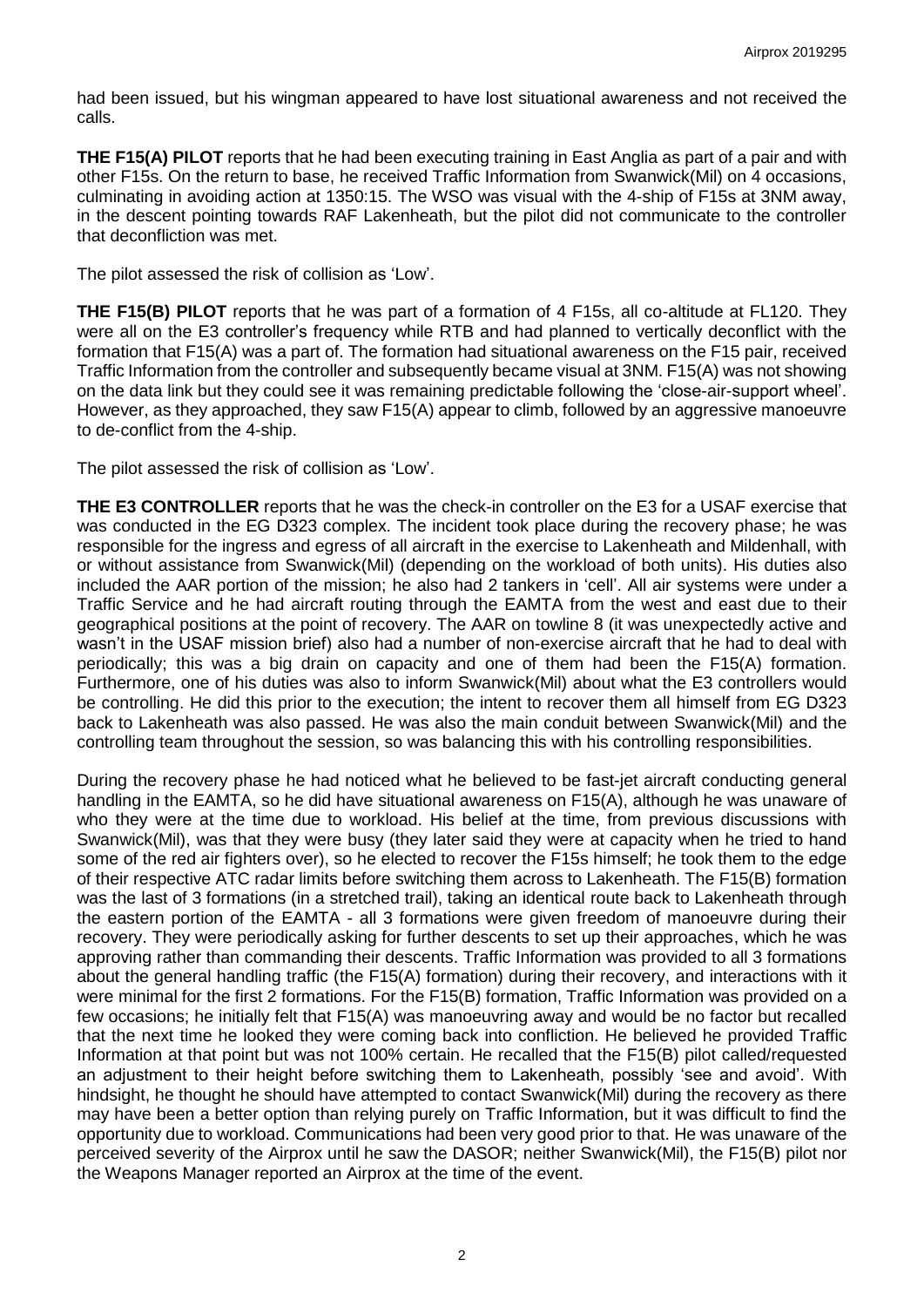He also confirmed that, like Swanwick(Mil), there were occasions on frequency where crews were not responding to his transmissions; an example was even though Swanwick(Mil) was very proactive with pre-notes and handovers of some of the non-exercise formations joining towline 8, some aircraft joined the tanker without checking in or out with him, of which the F15(A) formation was one. The F15(B) formation was also slow to respond to calls earlier in the mission, requiring repeated instructions.

#### **Factual Background**

The weather at Norwich was recorded as follows:

METAR EGSH 031350Z 18006KT 150V220 CAVOK 12/05 Q1016 NOSIG=

#### **Analysis and Investigation**

## **Military ATM**

F15(A) was conducting general handling culminating in a simulated attack in a tactical situation and was receiving a Traffic Service from Swanwick(Mil) in the block 8000-24000ft. The F15(B) formation had conducted a tactical sortie in segregated airspace and was in the process of returning to Lakenheath while under the control of an E3 and was also receiving a Traffic Service. During the recovery phase, the F15(B) pilot was given a descent to FL100 and Traffic Information was passed twice on F15(A). Swanwick(Mil) provided Traffic Information to the F15(A) pilot on 4 occasions and, receiving no RT response, issued avoiding action to the F15 pilot, which was again not acknowledged. The F15 pilot subsequently reported receiving but not acknowledging the calls due to workload.

Figures 1-6 show the positions of F15(A) and the F15(B) formation at relevant times in the lead-up to and during the Airprox. Having completed their exercise, the F15(B) formation leader requested a return to Lakenheath and a descent to FL100. At this point, separation between the aircraft was in excess of 35NM and therefore the descent was approved by the E3 controller.



Figure  $1 - F15$  Formation begins descent



Figure  $2 - 1$ <sup>st</sup> TI from Swanwick (Mil)

Traffic Information was passed for the first time to the F15(A) pilot by Swanwick(Mil) at a range of 7NM. No response was received from the pilot to this Traffic Information.

Shortly after this, the E3 controller passed Traffic Information to the F15(B) formation about F15(A). This Traffic Information was not accurate as the controller stated the confliction was at the 9 o'clock position, when actually it was in the 12 o'clock position, and did not conform to CAP 413. Notwithstanding this, the F15(B) formation reported visual with F15(A).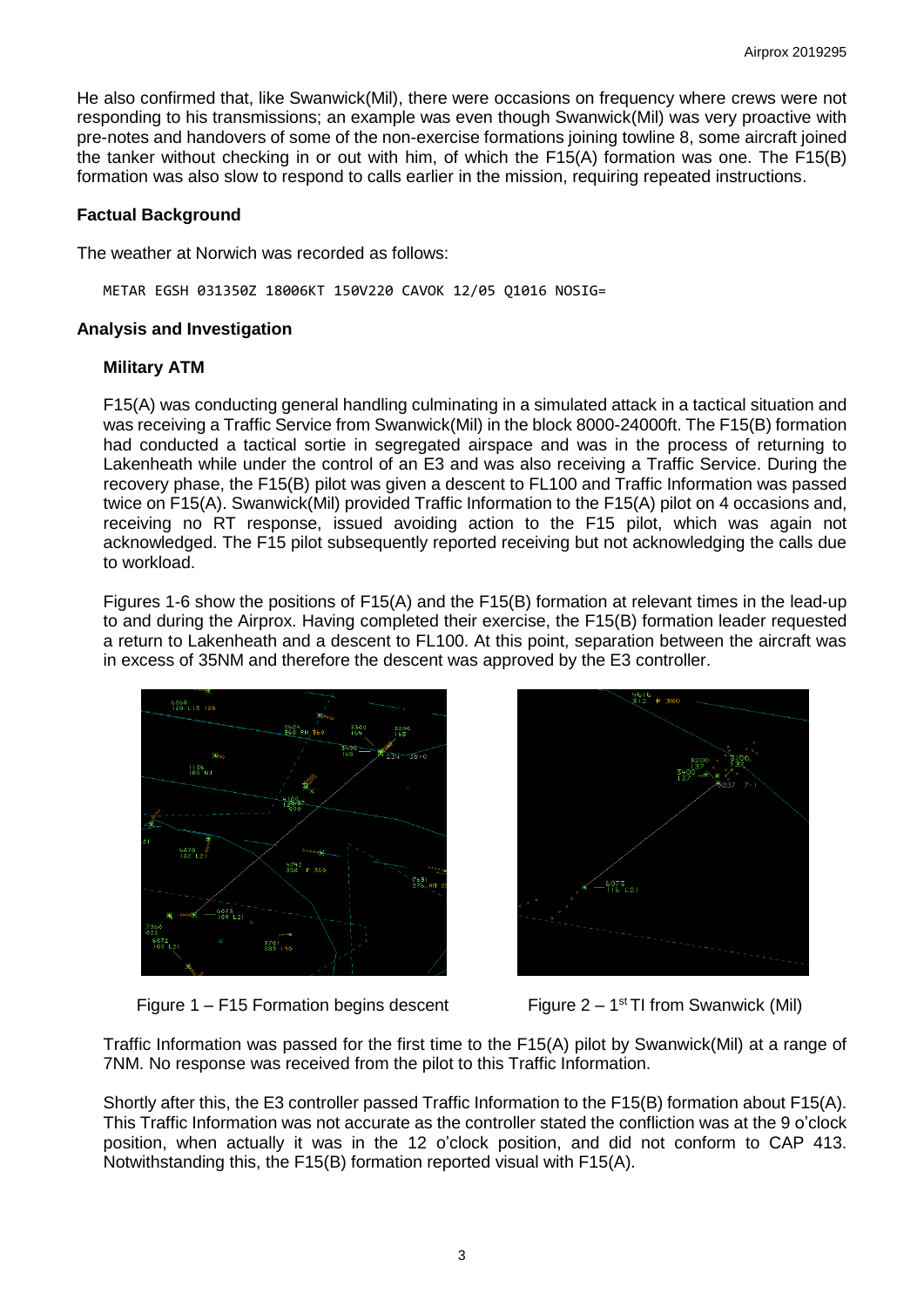

Figure  $3 - 2^{nd}$  TI issued by both controllers



Figure 4  $-$ TI issued by the E3 controller

Swanwick(Mil) passed Traffic Information for a second time to the pilot of F15(A). As before, no response was received. Almost concurrent with this, the E3 controller passed Traffic Information to the F15(B) formation. This again did not conform to CAP 413 and, despite requesting if the formation was visual, no response was received.

The Swanwick(Mil) controller passed Traffic Information for a third time at a range of 3NM and 1000ft and again 20sec later at a range of 3NM and a similar altitude. Again, no response was received from the pilot of F15(A).



Figure  $5 - 3^{rd}$  & 4<sup>th</sup> TI issued by Swanwick(Mil)



Figure  $6 -$  Avoiding Action and CPA

The Swanwick (Mil) controller issued avoiding action to the F15(A) pilot almost concurrent with CPA. This was accompanied by a descent from F15(A) resulting in a CPA of 800ft with no lateral separation. Shortly after CPA, the F15(A) pilot contacted Swanwick(Mil) reporting the formation had flown through his level and asking if there had been any deconfliction. Swanwick(Mil) responded by reiterating that Traffic Information had been passed 4 times and avoiding action issued.

Although with different controlling agencies, the pilots involved in this incident received Traffic Information on each other 6 times, and it is unfortunate that on 5 of those occasions no response was received from the pilot of either aircraft. For their part, the E3 controller was in a relatively benign environment as the F15(B) formation leader had reported visual with F15(A) at a range of 3NM and they were therefore much more comfortable with the developing situation. The Swanwick(Mil) controller was much less comfortable with the situation, as none of their Traffic Information calls had been acknowledged and it was evident that there was a growing confliction. This culminated in 2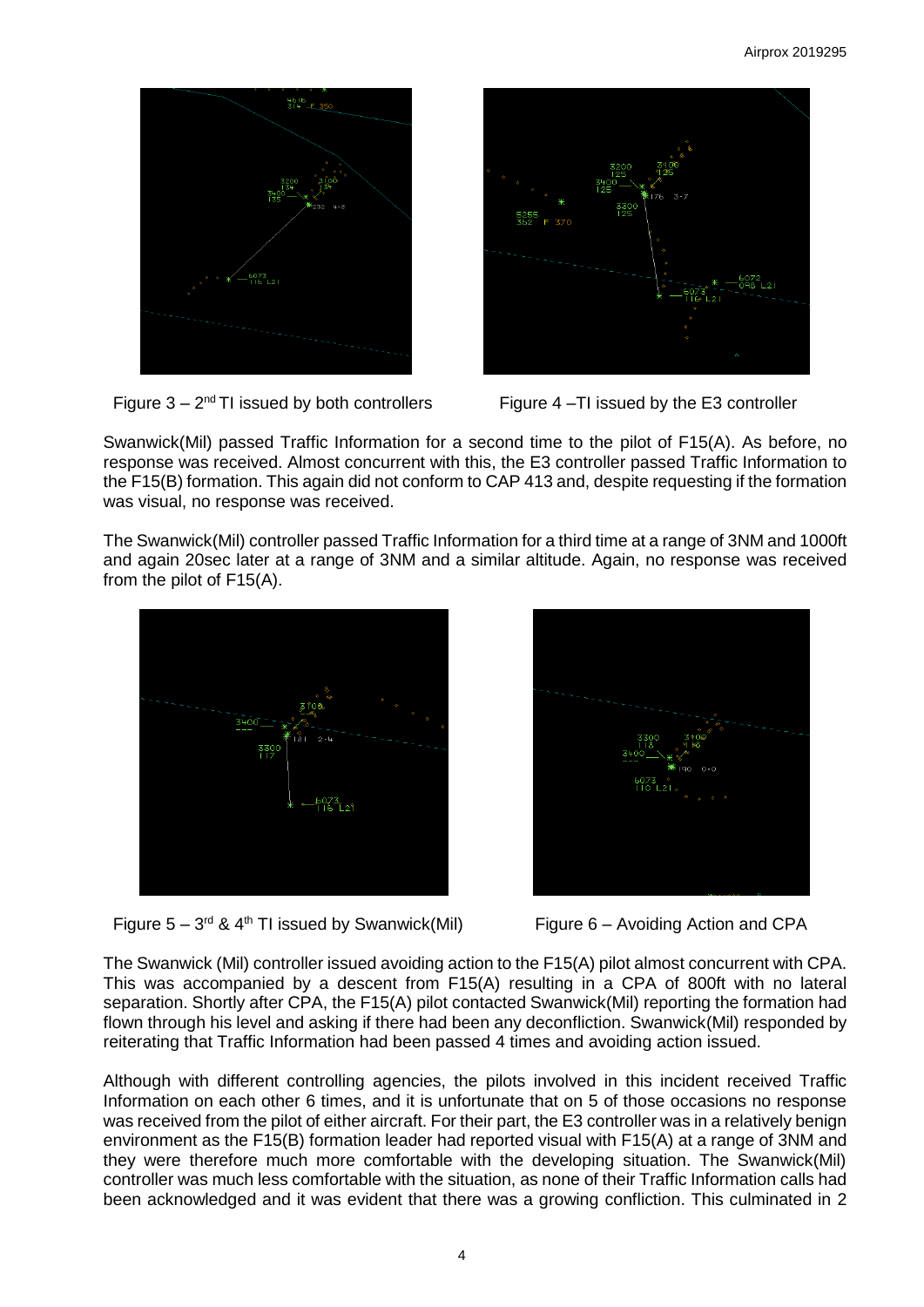Traffic Information calls and avoiding action within 37 secs and it is evident from the post-incident RT exchange that the F15(A) pilot was unaware of the approaching F15(B) formation.

## **UKAB Secretariat**

The F15(A) and F15(B) pilots shared an equal responsibility for collision avoidance and not to operate in such proximity to other aircraft as to create a collision hazard.<sup>1</sup> If the incident geometry is considered as head-on or nearly so then both pilots were required to turn to the right.<sup>2</sup> If the incident geometry is considered as converging then the F15(A) pilot was required to give way to the  $F15(B).$ <sup>3</sup>

#### **Occurrence Investigation**

A Lakenheath investigation found that, although the formation lead in the F15(A) pair was aware of the presence of the 4-ship, the F15(A) pilot was not. The following table provides the timeline of events.

|            | F15(B)     | F15(A)     |       |                   |                                                                                                                                                                                                |
|------------|------------|------------|-------|-------------------|------------------------------------------------------------------------------------------------------------------------------------------------------------------------------------------------|
| TIME $(z)$ | <b>ALT</b> | <b>ALT</b> | ALT Δ | <b>RANGE</b>      | <b>NOTES</b>                                                                                                                                                                                   |
| 13:48:00   | 14,000     | 11,460     | 2,540 | 7.1nm             | F15(A) reverses to a right hand turn to set<br>geometry for target attack, reversing turn<br>places F15(A) in front of F15(B) flt. F15(B) flt<br>is cleared down to FL100.                     |
| 13:48:50   | 13,110     | 11,450     | 1,660 | 3.2 <sub>nm</sub> | F15(A) passes in front of the nose of F15(B).<br>who has situational awareness on F15(A),<br>deconflicted 5nm. Perceives no factor<br>traffic.                                                 |
| 13:49:02   | 12,700     | 11,440     | 1,260 | 3.4 <sub>nm</sub> | F15(B) formation lead recognizes potential<br>conflict with F15(A) and requests a level-off<br>at FL120.                                                                                       |
| 13:49:32   | 12,120     | 11,390     | 730   | 3.7 <sub>nm</sub> | F15(A) calls in with direction for attack.<br>F15(B)flt is still descending to FL120 with SA<br>of lead of F15 pair, and visual F15(A). F15(B)<br>continues below level-off altitude of FL120. |
| 13:50:00   | 11,660     | 11,460     | 200   | 2.0 <sub>nm</sub> | F15(A) WSO directs check right and descend<br>to pilot perceiving co-altitude with F15(B)<br>flt. F15(B) WSO directs pilot to climb to<br>deconflict.                                          |
| 13:50:02   | 11,650     | 11,460     | 210   | 1.9 <sub>nm</sub> | F15(A) begins aggressive manoeuvre to<br>deconflict.                                                                                                                                           |

 $\overline{\phantom{a}}$ <sup>1</sup> MAA RA 2307 paragraphs 1 and 2.

<sup>2</sup> MAA RA 2307 paragraph 13.

<sup>3</sup> MAA RA 2307 paragraph 12.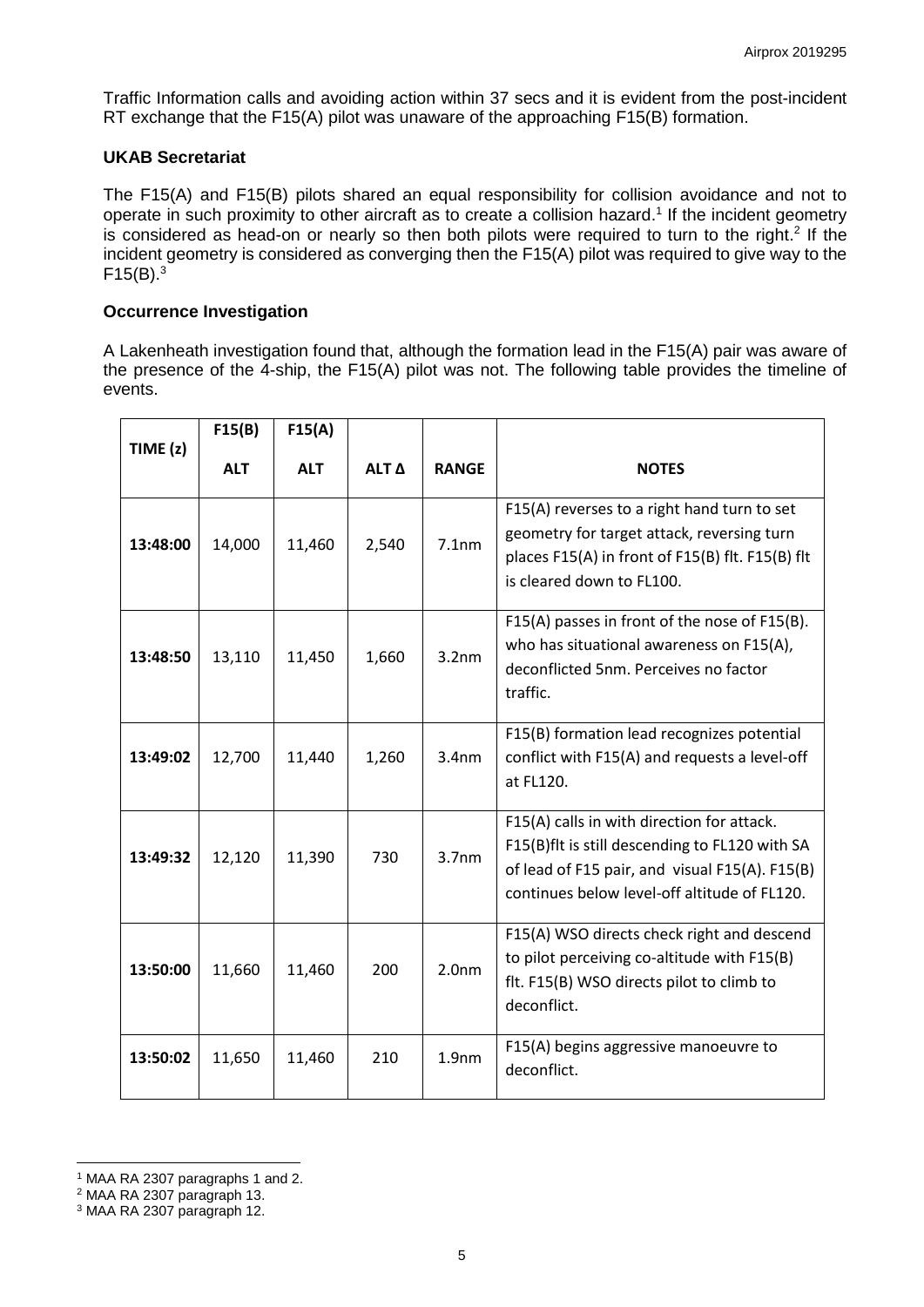| 13:50:05 | 11,670 | 11,330 | 340   | 1.7 <sub>nm</sub>  | Magic makes call about factor traffic 5nm<br>away. No Magic C2 SA on F15(A)                      |
|----------|--------|--------|-------|--------------------|--------------------------------------------------------------------------------------------------|
| 13:50:08 | 11,690 | 11,310 | 380   | 1.3 <sub>nm</sub>  |                                                                                                  |
| 13:50:10 | 11,710 | 11,140 | 550   | 1.0 <sub>nm</sub>  | F15(B) WSO directs another climb, perceives<br>deconfliction met with F15(A) manoeuvre.          |
| 13:50:13 | 11,790 | 10,640 | 1,150 | 0.5 <sub>nm</sub>  |                                                                                                  |
| 13:50:16 | 11,850 | 10,390 | 1,460 | 0.0 <sub>nm</sub>  | F15(B) and F15(A) have direct vertical pass.<br>F15(A) provides deconfliction with<br>manoeuvre. |
| 13:50:20 | 11,990 | 10,310 | 1,680 | <b>PASS</b><br>3/9 | F15(B) flt switches to Lakenheath approach.                                                      |

#### **Comments**

## **USAFE-UK**

The 48th Fighter Wing has carried out an extensive internal investigation in order to understand (a) what happened on this occasion, and (b) how to prevent further similar events. This investigation is part of a wider effort to ensure that a lack of F15 response to ATC information and instructions does not become a trend. The Unit specifically emphasizes the importance of maintaining 2-way communication with Swanwick(Mil) whenever it is appropriate to do so (in this instance it was clearly appropriate to do so); as an aside, aircrew are also directed to check in with Swanwick(Mil) at the earliest opportunity when departing the EG D323 complex for a recovery to RAF Lakenheath; however, it is recognized that Swanwick(Mil) has a finite capacity, which may have resulted in the F15(B) element being controlled by Magic. Aircrews are also advised that when working in the East Anglia MTA they should maintain 2-way radio communications with Swanwick(Mil) throughout their sortie. It seems that in this case, the F15(A) pilot may have failed to keep at least one radio up (or sufficiently turned-up) on the allocated Swanwick(Mil) frequency. The exact reasons on this occasion are unknown, but all aircrew have been reminded, via the RAF Lakenheath Flight Safety Officer, of the importance of maintaining 2-way communication with Swanwick(Mil), especially when operating in known busy airspace. The Board can be assured that if the F15(A) pilot had heard the radio calls from Swanwick(Mil), they would definitely not have purposely ignored them*.* 

## **Summary**

An Airprox was reported when F15(A) and F15(B) flew into proximity NE of Norwich at 1350hrs on Thursday 3rd October 2019. Both pilots were operating under VFR in VMC, the F15(A) pilot in receipt of a Traffic Service from Swanwick(Mil) and the F15(B) pilot in receipt of a Traffic Service from an E3 controller.

## **PART B: SUMMARY OF THE BOARD'S DISCUSSIONS**

Information available consisted of reports from the pilots of both aircraft, transcripts of the relevant RT frequencies, radar photographs/video recordings, reports from the air traffic controllers involved and reports from the appropriate ATC and operating authorities. Relevant contributory factors mentioned during the Board's discussions are highlighted within the text in bold, with the numbers referring to the Contributory Factors table displayed in Part C.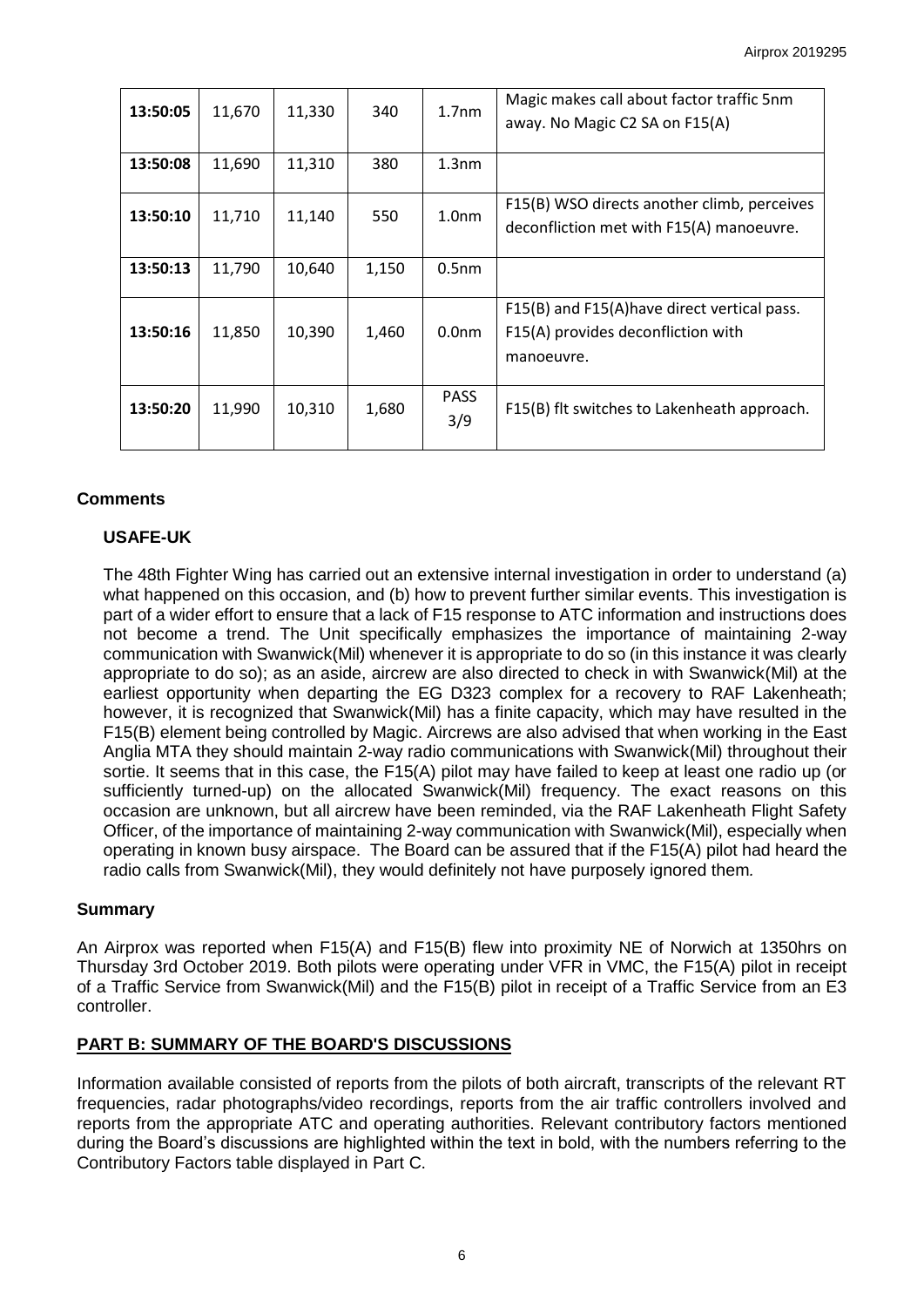Due to the exceptional circumstances presented by the coronavirus pandemic, this incident was assessed as part of a 'virtual' UK Airprox Board meeting where members provided a combination of written contributions and dial-in/VTC comments. Although not all Board members were present for the entirety of the meeting and, as a result, the usual wide-ranging discussions involving all Board members were more limited, sufficient engagement was achieved to enable a formal assessment to be agreed along with the following associated comments.

The Board first looked at the actions of the F15 pilots. Members agreed that both pilots had been given enough Traffic Information from their respective controllers to be able to recognise the potential confliction much earlier than they had. They heard from the USAFE (UK) advisor that the pilot of F15(A) had been conducting a sortie that required a high cockpit workload and that he had probably been taskfocused in trying to become visual with his formation lead, who had been some 10NM to the east of his position at the time of the incident (**CF6**, **CF7**). Members agreed that this high workload had probably meant that he had not assimilated the Traffic Information that had been provided by the Swanwick(Mil) controller (**CF4**). The lack of acknowledgement of the Traffic Information implied that the pilots of both elements of the formation had been distracted by the in-cockpit workload (**CF3**), but the Board doubted whether the F15(A) pilot had actually been aware of F15(B); certainly his comments on the RT after having seen it implied that he had not expected it to be there, and members thought it had been a late sighting on his part, probably prompted by the WSO (**CF8**).

The F15(B) pilot had first been given Traffic Information when around 7NM away from F15(A). This was updated at 3NM and the formation lead pilot had reported being visual with it. In his report, the F15(B) pilot stated that F15(A) had been operating in a CAS wheel and he believed it was predictable in its manoeuvring and had assessed that it was had not been likely to affect his descent into Lakenheath. Nevertheless, members thought that he should have given a wider berth to the other aircraft to allow for the case where, as actually happened, it turned unexpectedly towards the formation (**CF2**). Given that the F15(B) pilot had reported visual, members agreed that the formation could have acted more proactively to ensure adequate separation either on first being given Traffic Information from the controller, or once visual (**CF5**,**CF9**).

The USAFE (UK) advisor assured the Board that ConOps for the F15s is to listen for, and acknowledge, all calls made by ATC. Further, the airspace in East Anglia is usually informally allocated during planning to deconflict any F15 activity (although he acknowledged that this did not provide any protection from other airspace users). The flight safety team intended to use this Airprox to highlight the importance of maintaining 2-way communications with ATC.

The Airprox was reported by the Swanwick(Mil) controller, and members sympathised with the difficult situation that the controller had found himself in; the F15(A) pilot had not acknowledged his Traffic Information and he had not known whether the pilot was visual or not, eventually resorting to issuing last-minute avoiding action to alleviate the unfolding situation. For his part, the E3 controller had also had a high workload; although he had passed Traffic Information using an incorrect clock-code on the first occasion (**CF1**), it had later been updated and members agreed that it did not contribute to the Airprox given that the F15(B) pilot had reported visual.

Finally, in determining the risk, members first debated whether there had been a risk of collision at all, given the final separation was in the region of 800ft. After some discussion, it was agreed that because the WSOs on both aircraft had called for the pilots to take action, and that the action had been somewhat last-minute, safety had not been assured; Risk Category B.

# **PART C: ASSESSMENT OF CONTRIBUTORY FACTORS AND RISK**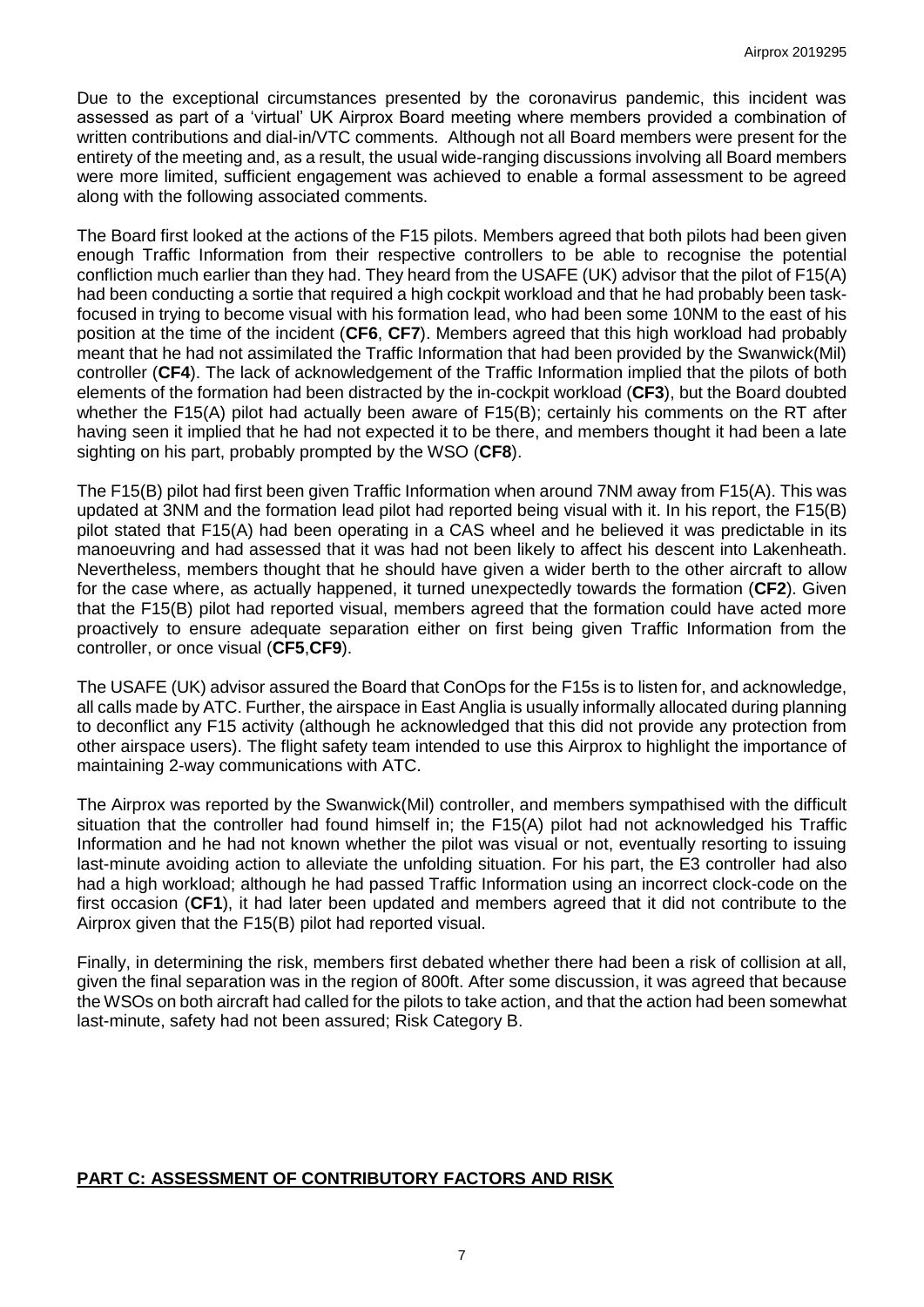# Contributory Factors:

|           | 2019295                                                        |                                            |                                                                                  |  |  |  |  |
|-----------|----------------------------------------------------------------|--------------------------------------------|----------------------------------------------------------------------------------|--|--|--|--|
| <b>CF</b> | Factor                                                         | <b>Description</b>                         | Amplification                                                                    |  |  |  |  |
|           | <b>Ground Elements</b>                                         |                                            |                                                                                  |  |  |  |  |
|           | • Situational Awareness and Action                             |                                            |                                                                                  |  |  |  |  |
| 1         | <b>Human Factors</b>                                           | • Traffic Management Information Provision | Not provided, inaccurate, inadequate, or late                                    |  |  |  |  |
|           | <b>Flight Elements</b>                                         |                                            |                                                                                  |  |  |  |  |
|           | • Tactical Planning and Execution                              |                                            |                                                                                  |  |  |  |  |
| 2         | <b>Human Factors</b>                                           | • Insufficient Decision/Plan               | Inadequate plan adaption                                                         |  |  |  |  |
| 3         | <b>Human Factors</b>                                           | • Accuracy of Communication                | Ineffective communication of intentions                                          |  |  |  |  |
|           | • Situational Awareness of the Conflicting Aircraft and Action |                                            |                                                                                  |  |  |  |  |
| 4         | <b>Human Factors</b>                                           | • Understanding/Comprehension              | Pilot did not assimilate conflict information                                    |  |  |  |  |
| 5         | <b>Human Factors</b>                                           | • Lack of Action                           | Pilot flew close enough to cause concern despite<br><b>Situational Awareness</b> |  |  |  |  |
| 6         | <b>Human Factors</b>                                           | • Distraction - Job Related                | Pilot was engaged in other tasks                                                 |  |  |  |  |
|           | • See and Avoid                                                |                                            |                                                                                  |  |  |  |  |
| 7         | <b>Human Factors</b>                                           | • Distraction - Job Related                | Pilot looking elsewhere                                                          |  |  |  |  |
| 8         | <b>Human Factors</b>                                           | • Monitoring of Other Aircraft             | Late-sighting by one or both pilots                                              |  |  |  |  |
| 9         | <b>Human Factors</b>                                           | • Lack of Action                           | Pilot flew close enough to cause the other pilot<br>concern                      |  |  |  |  |

Degree of Risk: B.

#### Safety Barrier Assessment<sup>4</sup>

In assessing the effectiveness of the safety barriers associated with this incident, the Board concluded that the key factors had been that:

#### **Flight Elements:**

 $\overline{a}$ 

**Tactical Planning and Execution** was assessed as **partially effective** because the F15(B) formation could have taken earlier action to give F15(A) a wider berth.

**Situational Awareness of the Conflicting Aircraft and Action** were assessed as **ineffective** because neither crew acted on the Traffic Information provided by the controllers.

**See and Avoid** were assessed as **partially effective** because the F15(A) pilot took emergency avoiding action to increase the separation.

<sup>&</sup>lt;sup>4</sup> The UK Airprox Board scheme for assessing the Availability, Functionality and Effectiveness of safety barriers can be found on the **UKAB Website**.